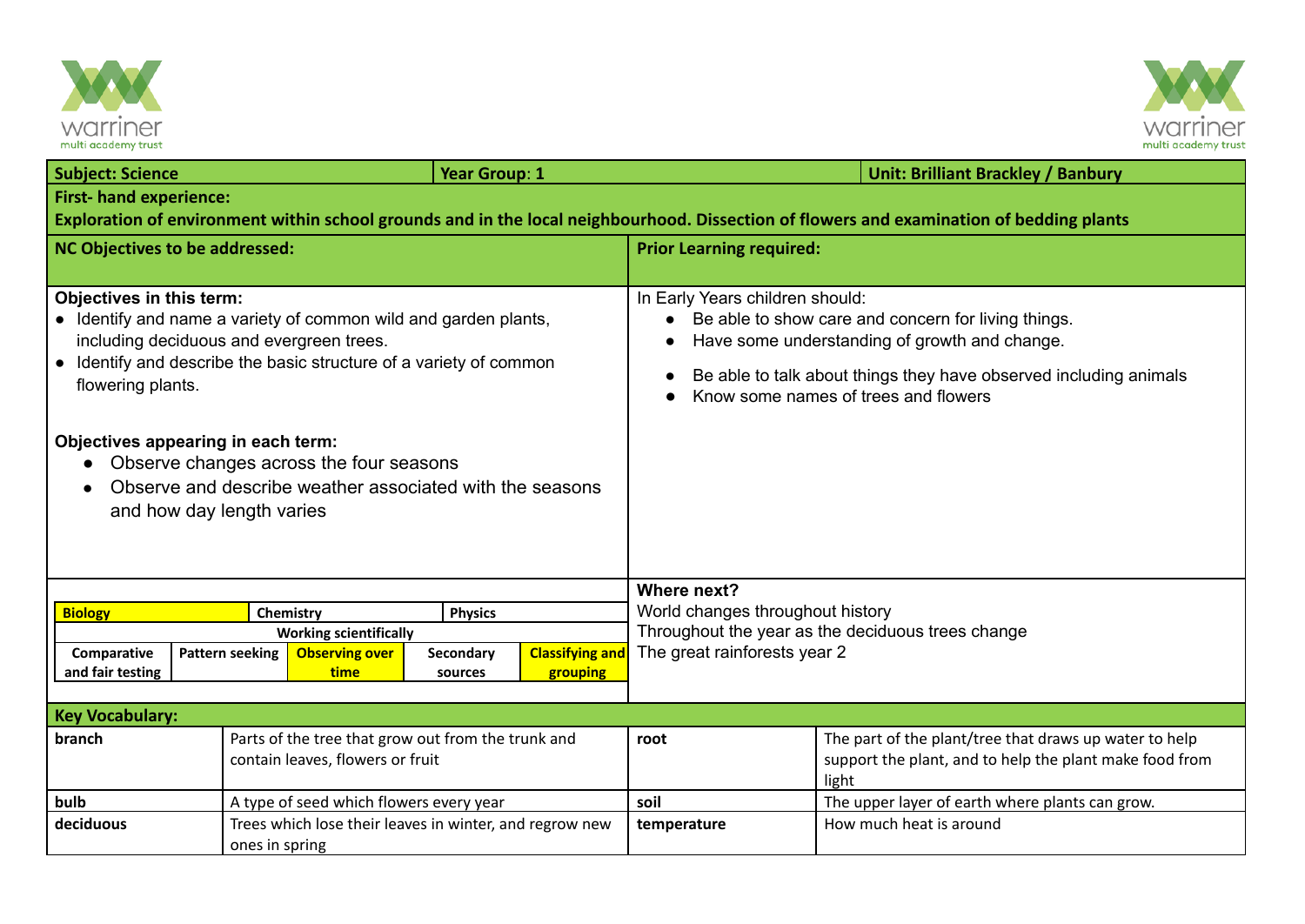| evergreen               | Trees which never lose their leaves                                                                                                      | Season (spring etc)                  | The time of year it is         |
|-------------------------|------------------------------------------------------------------------------------------------------------------------------------------|--------------------------------------|--------------------------------|
| <b>Flower/flowering</b> | A sometimes colourful part of a tree/plant that helps<br>the tree/plant to make fruit and seeds, seeds and<br>therefore new trees/plants | Wild plant                           | A plant that grows in the wild |
| plant                   | A living thing that grows in the ground, usually has<br>leaves, flowers and roots, and needs the sun and water<br>to survive             | Other plants growing in<br>your area | See the below guides.          |
| fruit                   | The part of a plant/tree that contains seeds to help new<br>plants/trees grow                                                            |                                      |                                |
| Leaf/leaves             | The part of a plant that makes its food from light (trees<br>do NOT get food from the soil)                                              |                                      |                                |
| petal                   | The colourful part of a flower. It is colourful to attract<br>insects to help pollenate it.                                              |                                      |                                |
| Stem/trunk              | The part of a plant/tree that is filled with water to help<br>support it                                                                 |                                      |                                |

# **Sequence of learning:**

#### **Lesson 1:**

**To gain first hand experiences, children should acquire knowledge of the various trees on the school site. A guide to the different trees there might be on you site is here: [https://d3d0b0dc-e4af-4b9c-ae58-7877b57a56b6.filesusr.com/ugd/562348\\_9ed515c2b0c245b1907defb331b228e6.pdf](https://d3d0b0dc-e4af-4b9c-ae58-7877b57a56b6.filesusr.com/ugd/562348_9ed515c2b0c245b1907defb331b228e6.pdf)**

# **<https://www.discoverthewild.co.uk/resources>**

# **It would be extremely powerful if children have this knowledge, and are comfortable with this level of language from such a young age.**

In our school site, there are horse chestnut (conker) trees, willow trees, oak trees, ash trees (change for school site) builder, red acer The different trees have different sizes and structures of leaf. Children will know what the different leaves look like for the different trees, and so be able to identify them, so that when the teacher refers to changing seasons, and what is happening to the deciduous trees, he/she refers to the trees by their actual name, so that children know what the trees are called.

#### **Lesson 2:**

Children will know what the following plants look like, and the will be able to identify them in the local area (area dependent, a guide to what various weeds might be called in your area can be found <https://dengarden.com/gardening/A-Guide-to-Common-Weeds-Names> , and a guide to what garden plants there might be can be found <https://www.theenglishgarden.co.uk/plants/top-10-cottage-garden-favourites/>, again, it would be extremely powerful, and relevant if pupils could identify the plants in their local area, and this would enable them to have more informed conversations about their surroundings)

● Dandelion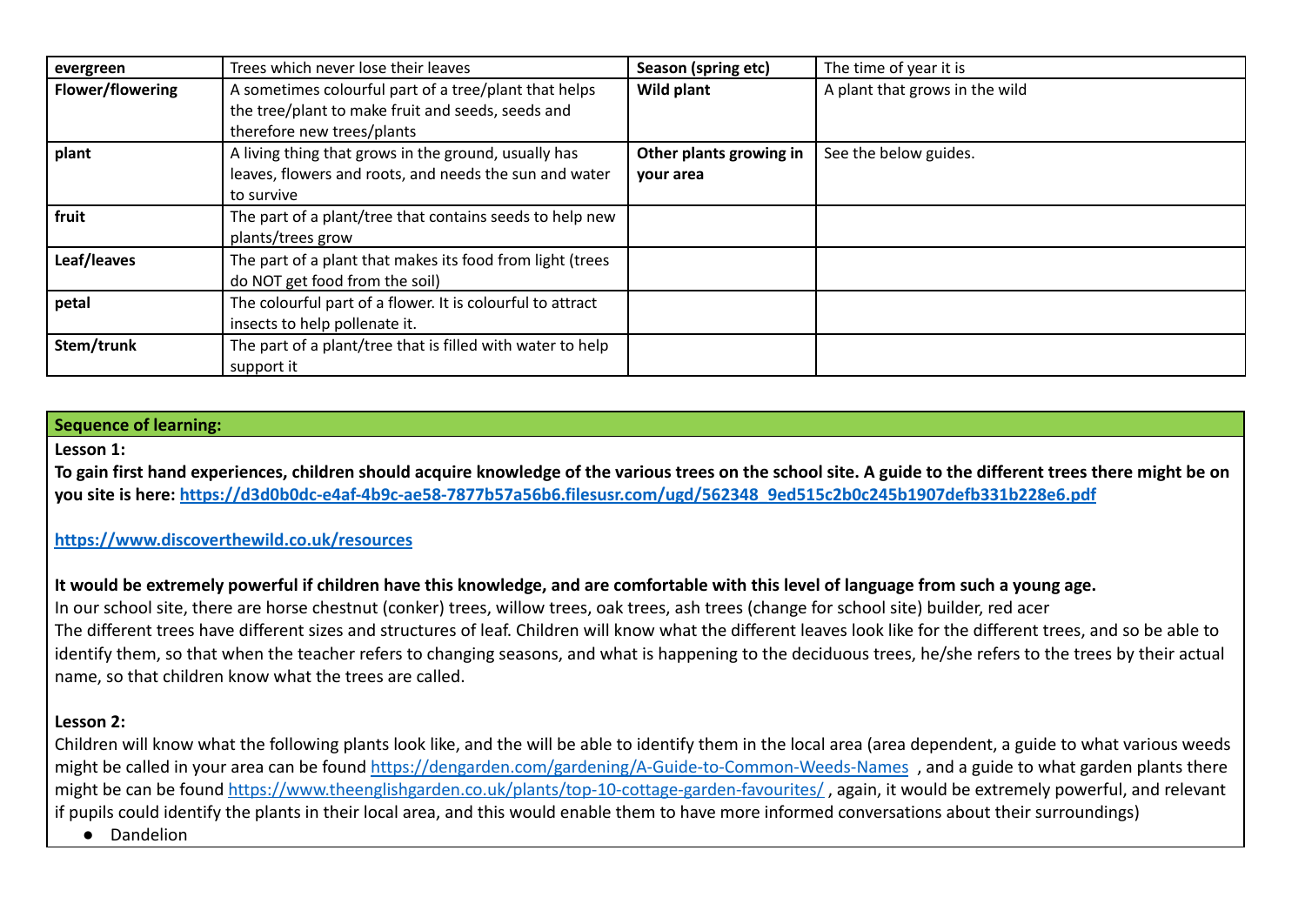- Daisy
- **Buttercups**
- **Clover**
- **Raspberries**
- **Strawberries**
- Grape vine
- Potatoes
- **Carrots**
- Nettles
- Thistles
- Any planted plants in the school (any hydrangeas? Lavender?)

Children will know which plants are wild and which have been specifically planted For a plant to be healthy and to grow, it needs light, water, warmth and air

# **Lesson 3:**

There are 4 seasons: spring summer, autumn and winter At the moment it is just changing from summer to autumn, and that this happens at the end of September (21<sup>st</sup>) In the next few weeks some of the leaves on the deciduous trees will start to turn brown and fall off The deciduous trees in our site are the horse chestnut, willow, oak and ash trees

# **Lesson 4:**

An evergreen tree always has leaves, even in Winter A deciduous tree loses its leaves in the Autumn and new buds begin to appear in Spring Trees and plants have leaves for making food (photosynthesis) Deciduous trees have leaves that are thin, and have a large area Evergreen trees have leaves that are more pointy and narrow

# **Lesson 5-6:**

A tree has roots, a trunk, bark, branches, twigs and leaves A flower has roots, a stem, leaves, a flower head with petals Flowers, plants and trees grow from bulbs and seeds Flowers are for attracting insects to help make seeds Leaves make the flower's food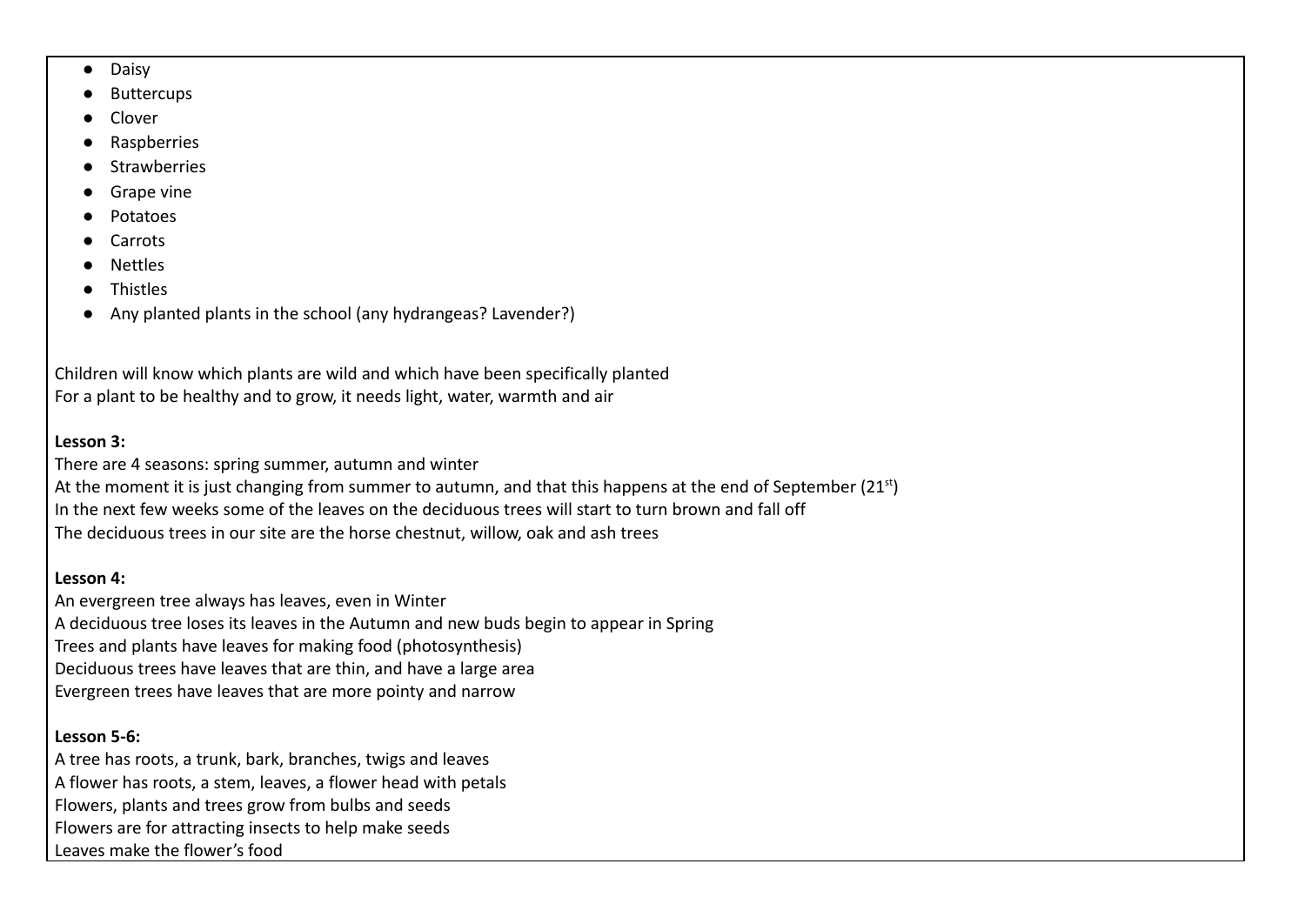# Stems hold up the plant

Roots anchor the plant and take in water

#### **Resources and teacher subject knowledge:**

#### **Useful websites and webpages:**

[https://www.youtube.com/watch?v=bLhTgTwbYMI&index=1&list=PLcvEcrsF\\_9zLl1enZ2h4kF396AtH90d9F](https://www.youtube.com/watch?v=bLhTgTwbYMI&index=1&list=PLcvEcrsF_9zLl1enZ2h4kF396AtH90d9F) (Parts of a plant) [https://www.youtube.com/watch?v=cgVlrtGnG6s&index=6&list=PLcvEcrsF\\_9zLl1enZ2h4kF396AtH90d9F](https://www.youtube.com/watch?v=cgVlrtGnG6s&index=6&list=PLcvEcrsF_9zLl1enZ2h4kF396AtH90d9F) (Classifying and grouping plants) [https://www.youtube.com/watch?v=jFVOI9Duj8M&list=PLcvEcrsF\\_9zLl1enZ2h4kF396AtH90d9F&index=8](https://www.youtube.com/watch?v=jFVOI9Duj8M&list=PLcvEcrsF_9zLl1enZ2h4kF396AtH90d9F&index=8) (Are plants the same all year round?) <https://www.bbc.co.uk/bitesize/topics/zpxnyrd/articles/zw2y34j> (What plants can you find outside and how do they change?) <https://www.bbc.co.uk/bitesize/topics/zpxnyrd/articles/z3wpsbk> (The parts of a plant)

#### **Potential engagement questions:**

- What are the main parts of a plant or flower called?
- What are the main parts of a tree called?
- What is the difference between a tree and a plant?
- Are all plants green all year?
- Why do seeds look different?
- What is the biggest/smallest/smelliest (etc) tree/flower in our local environment?
- Which tree has the biggest leaf?
- How do leaf sizes vary?
- What sort of trees are there in our school grounds?

#### **Possible lesson ideas**

#### **The trees and plants (that have been planted) in our school grounds**

Recap possible EYS knowledge) Explore the immediate school environment with simple identification key. Children to find out what common trees and plants are growing in the immediate locality.

**Observe:** How many of a particular tree are there? What different leaf shapes are there?

**Classify:** leaves by size or shape

# **Plants that grow in our garden and plants that are wild**

Define 'domestic' vs 'wild'. Explore a local park or wooded area to identify trees and plants using leaves and bark patterns. Understand that plants and trees can have been specifically planted in a park or garden and some are growing wild. Identify plants using a simple identification key.

**Research:** wild plants using internet or a 'big book'